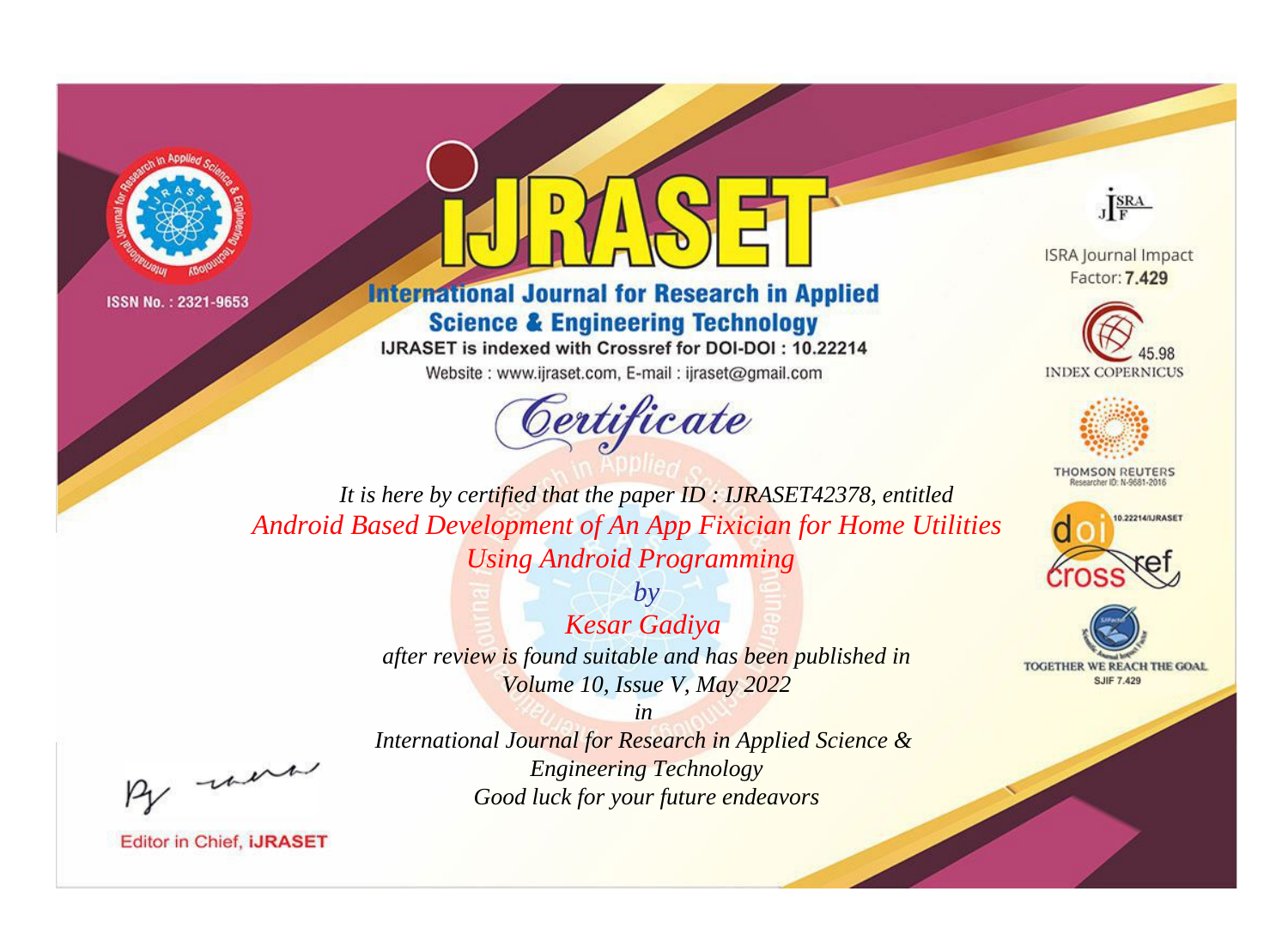



**International Journal for Research in Applied Science & Engineering Technology** 

IJRASET is indexed with Crossref for DOI-DOI: 10.22214

Website: www.ijraset.com, E-mail: ijraset@gmail.com





**ISRA Journal Impact** Factor: 7.429





**THOMSON REUTERS** 



TOGETHER WE REACH THE GOAL **SJIF 7.429** 

*It is here by certified that the paper ID : IJRASET42378, entitled Android Based Development of An App Fixician for Home Utilities Using Android Programming*

> *by Tanishq Kundiya after review is found suitable and has been published in Volume 10, Issue V, May 2022*

> > *in*

*International Journal for Research in Applied Science & Engineering Technology Good luck for your future endeavors*

, un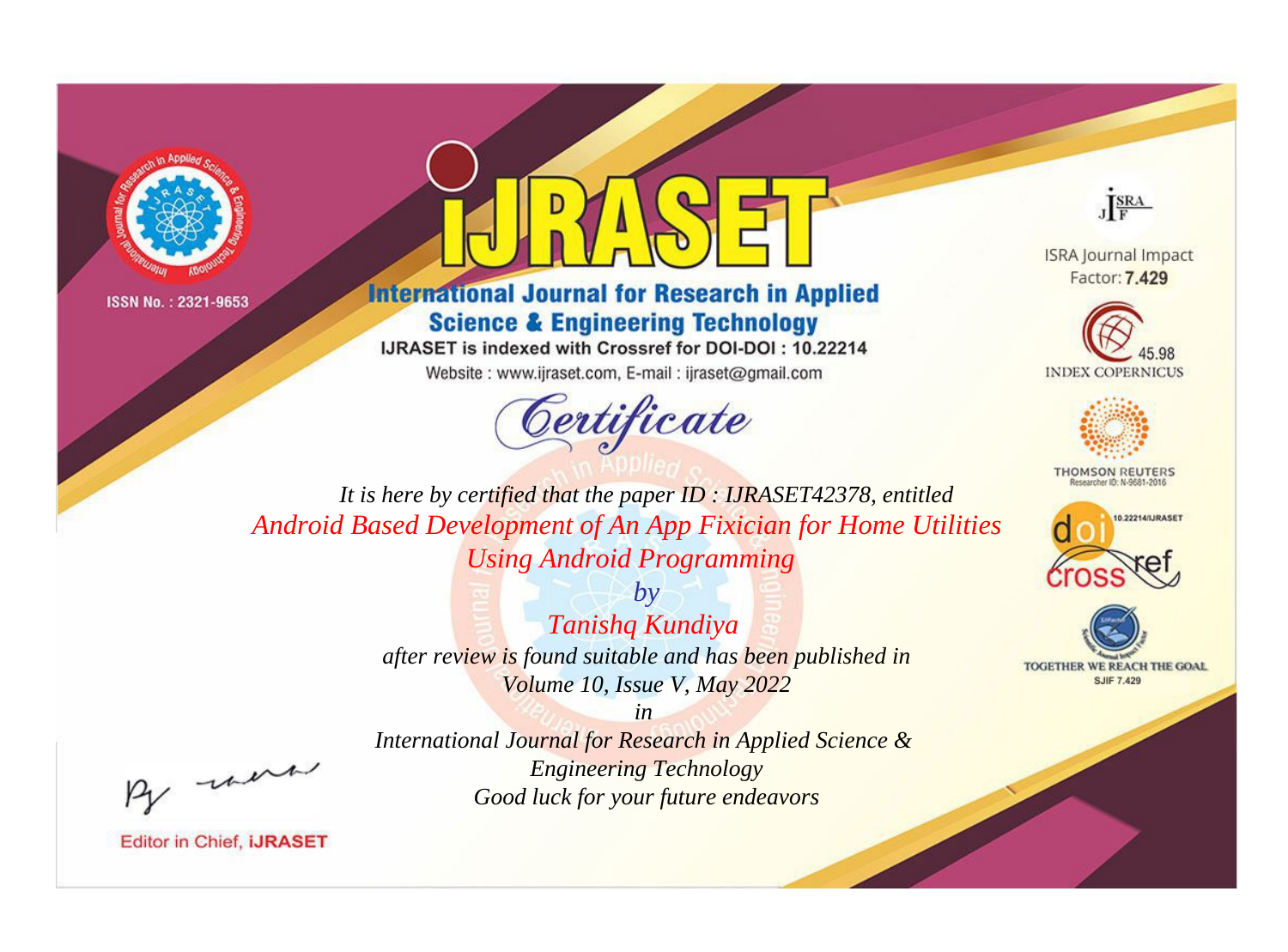



**International Journal for Research in Applied Science & Engineering Technology** 

IJRASET is indexed with Crossref for DOI-DOI: 10.22214

Website: www.ijraset.com, E-mail: ijraset@gmail.com





**ISRA Journal Impact** Factor: 7.429





**THOMSON REUTERS** 



TOGETHER WE REACH THE GOAL **SJIF 7.429** 

*It is here by certified that the paper ID : IJRASET42378, entitled Android Based Development of An App Fixician for Home Utilities Using Android Programming*

> *by Avadooth Dhumal after review is found suitable and has been published in Volume 10, Issue V, May 2022*

, un

*International Journal for Research in Applied Science & Engineering Technology Good luck for your future endeavors*

*in*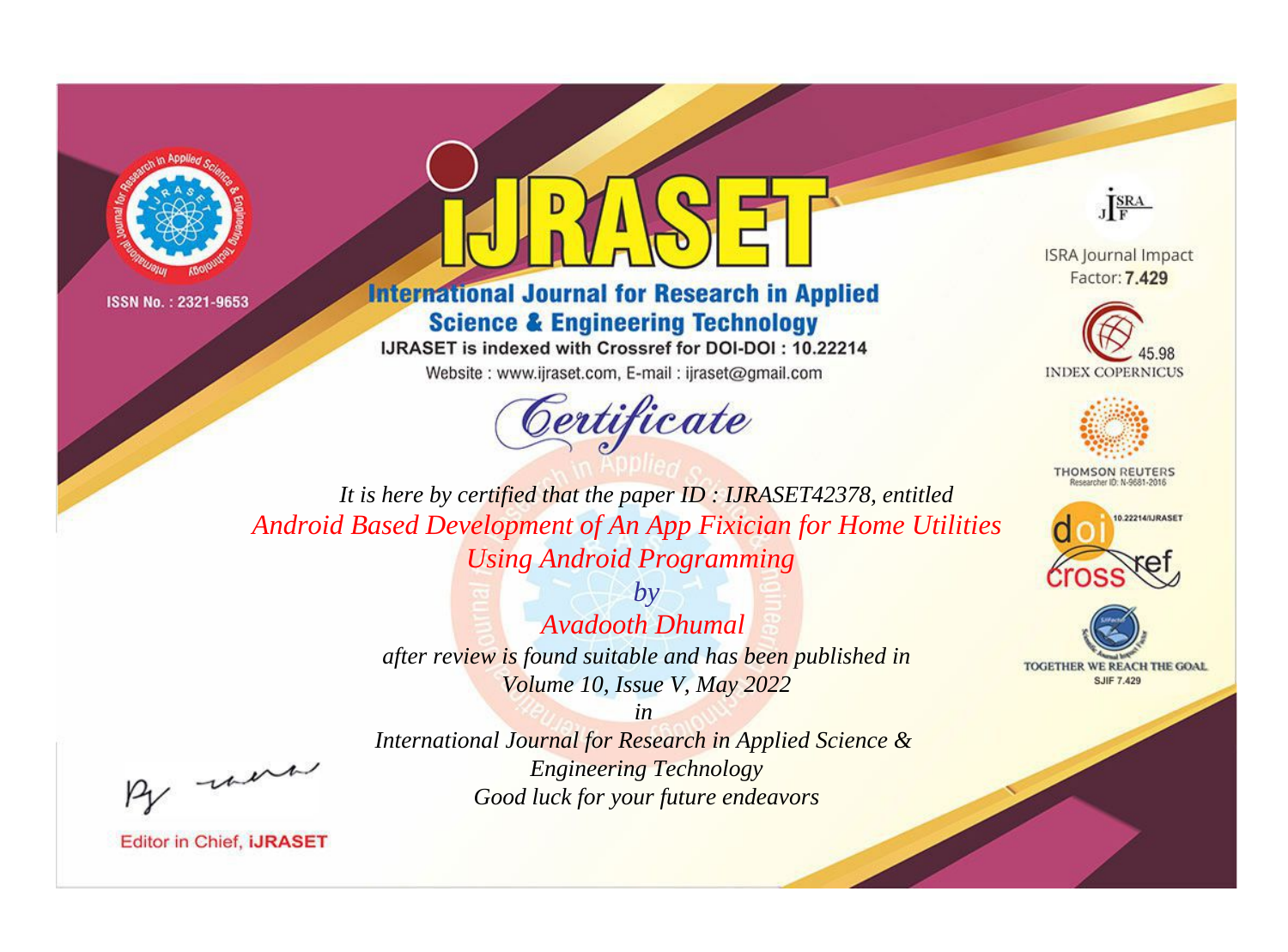



**International Journal for Research in Applied Science & Engineering Technology** 

IJRASET is indexed with Crossref for DOI-DOI: 10.22214

Website: www.ijraset.com, E-mail: ijraset@gmail.com





**ISRA Journal Impact** Factor: 7.429





**THOMSON REUTERS** 



TOGETHER WE REACH THE GOAL **SJIF 7.429** 

*It is here by certified that the paper ID : IJRASET42378, entitled Android Based Development of An App Fixician for Home Utilities Using Android Programming*

> *by Akshad Kalashetti after review is found suitable and has been published in Volume 10, Issue V, May 2022*

, un

*International Journal for Research in Applied Science & Engineering Technology Good luck for your future endeavors*

*in*